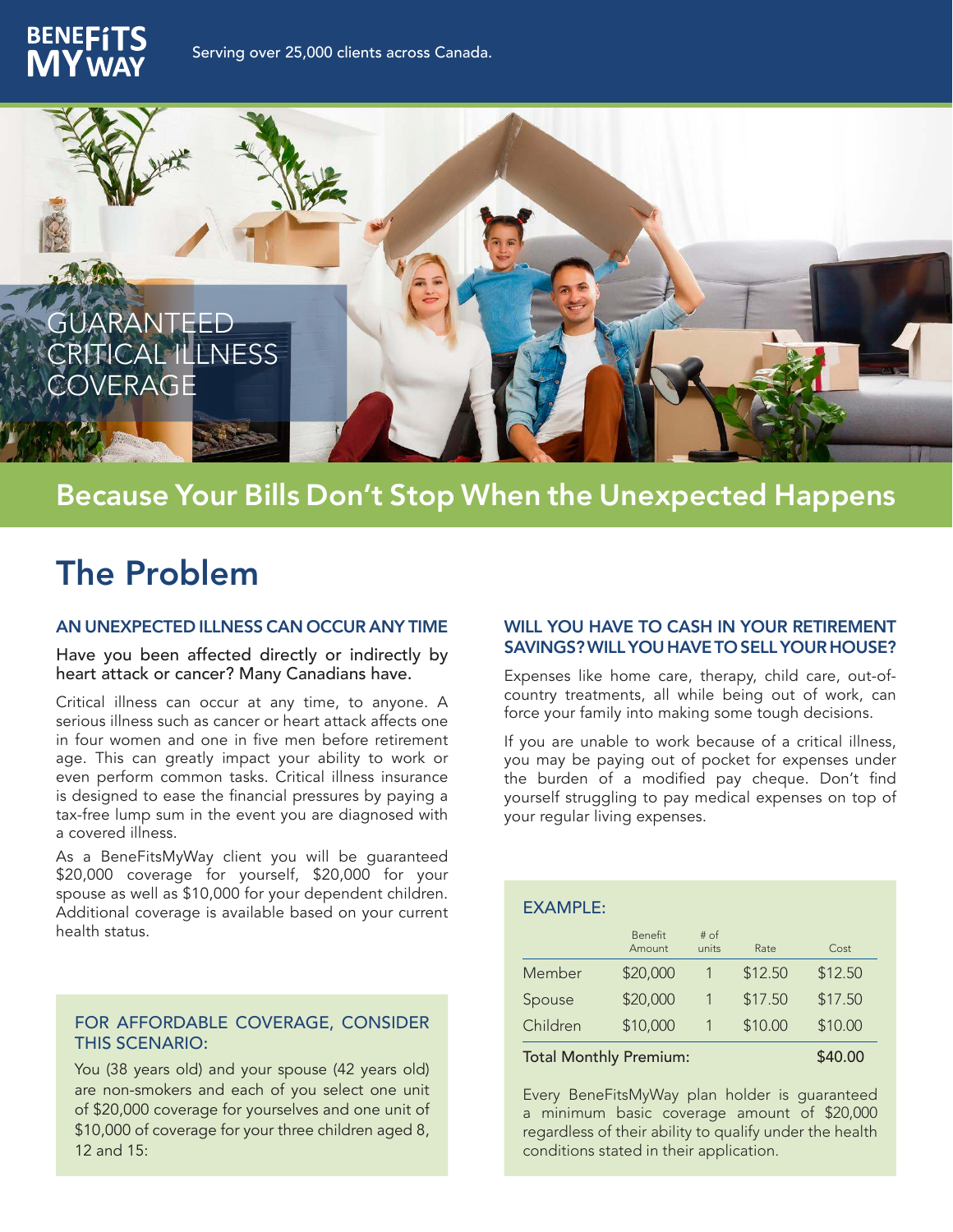

# The Details

#### WHO IS ELIGIBLE?

BeneFitsMyWay plan holders and their employees are only eligible for Critical Illness Coverage.

#### WHY DO I NEED CRITICAL ILLNESS COVERAGE?

The expense of an unforeseen sickness or disease may be daunting. Critical Illness Coverage pays a lump-sump benefit directly to you, to use as you wish in the event that you are diagnosed with any of the covered conditions. Coverage is provided both on and off the job, 24 hours a day, anywhere in the world.

#### WHAT CAN I USE MY BENEFIT PROCEEDS FOR?

How you use your benefits is entirely up to you. You may choose to pay off a mortgage or outstanding debts. Your benefits can also help pay for child care, home care or out-of-country treatment. Most importantly, benefits from a critical illness policy give you time to come to terms with your condition and decide what changes you want or need to make in your life.

#### IF I HAVE LIFE INSURANCE, DO I REALLY NEED CRITICAL ILLNESS COVERAGE?

Life insurance is generally used to ensure your family will be able to survive financially if you should die. Critical Illness Insurance is like being paid to live – in the event that you are afflicted with a condition such as cancer, a heart attack or stroke.

#### IS THERE A WAITING PERIOD BEFORE I RECEIVE MY BENEFIT?

You will receive your entire benefit amount after a survival period of 30 days following the first diagnosis of a covered condition.

### CAN I GO BACK TO WORK?

This is a non-taxable benefit so any income you make will not affect your lump-sum payment. If you feel up to it, you may return to work – you will still receive your benefit amount.

#### WILL MY COVERAGE CONTINUE AFTER I MAKE A CLAIM?

Yes, your coverage remains in place with the exception of the condition previously claimed.

#### IS THERE ANYTHING THE PLAN DOES NOT COVER?

The plan covers an extensive list of conditions and disease. However, the program does not cover a condition resulting directly or indirectly from any one or more of the following:

- cancer claims made within 90 days following the effective date of your coverage.
- pre-existing conditions for a period of 24 months prior to the effective date of your coverage.

For exact provisions of coverage, please refer to your policy.